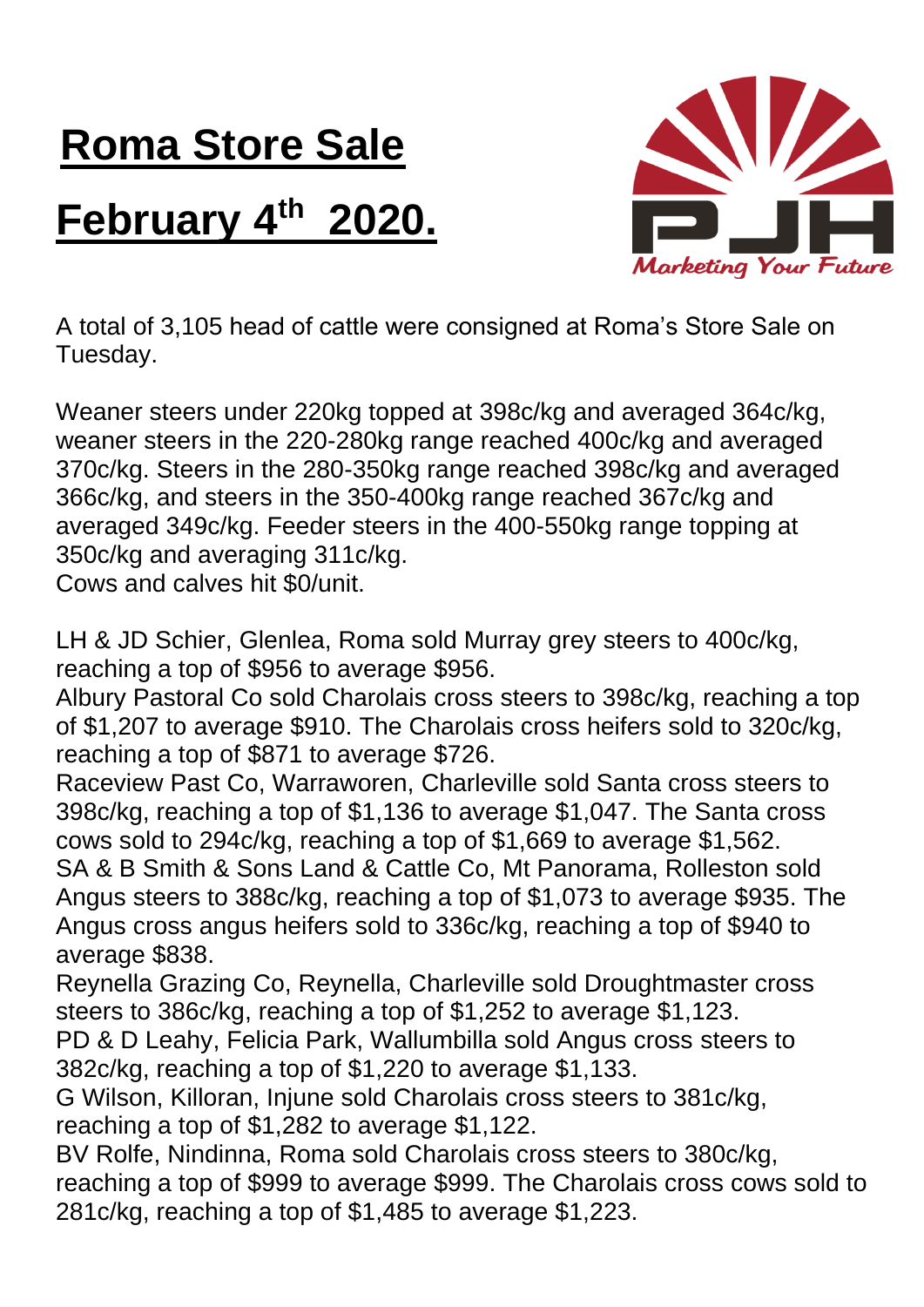L & HM McKay, Cynthia Downs, St George sold Santa steers to 378c/kg, reaching a top of \$1,275 to average \$1,163.

John & Lyn Hudson, Tongy, Dunkeld sold Cross breed steers to 374c/kg, reaching a top of \$1,197 to average \$1,121. The Cross breed heifers sold to 347c/kg, reaching a top of \$1,432 to average \$1,432.

Sandlewood Valley Partnership, Sandlewood Valley, Injune sold Brangus steers to 370c/kg, reaching a top of \$925 to average \$925. The Brangus heifers sold to 330c/kg, reaching a top of \$772 to average \$772.

DT & KA York Family Trust, Wattle Park, Wallumbilla sold Simbrah cross steers to 360c/kg, reaching a top of \$1,287 to average \$1,287.

BM & ND Bauer, Arlington, Tambo sold Simmental cross steers to 360c/kg, reaching a top of \$1,162 to average \$757. The Simmental cross heifers sold to 340c/kg, reaching a top of \$1,230 to average \$876. The Charolais cross cows sold to 285c/kg, reaching a top of \$1,623 to average \$1,460.

Pimlico Pty Ltd, Kanandah Wedells Road, Glenmorgan sold Charolais cross steers to 358c/kg, reaching a top of \$1,317 to average \$1,201. The Charolais cross heifers sold to 330c/kg reaching a top of \$1,240 to average \$1,164.

Airlie Farming, Airlie, Dulacca sold Santa steers to 354c/kg, reaching a top of \$1,996 to average \$1,562.

Central Grazing, Ardentrive, Roma sold Charolais cross steers to 351c/kg, reaching a top of \$2,322 to average \$2,322.

Tamarang Pastoral Co, Tamarang, Wallumbilla sold Charolias steers to 345c/kg, reaching a top of \$1,273 to average \$1,040.

Heifers under 220kg topped at 336c/kg and averaged 291c/kg, while heifers in the 220-280kg range topped at 342c/kg and averaged 316c/kg. Heifers in the 280-350kg range topped at 346c/kg, averaging 301c/kg. Heifers in the 350-450kg range topped at 347c/kg, averaging 321c/kg.

Ox Beef Trust, Myall, Roma sold Angus cross heifers to 342c/kg, reaching a top of \$1,317 to average \$1,111. The Brangus cross cows sold to 294c/kg, reaching a top of \$1,549 to average \$1,324.

Des & Wendy Jones, Evergreen, Injune sold Charbray heifers to 342c/kg, reaching a top of \$795 to average \$768.

TI & JL York, Hyde Park, Wallumbilla sold Simmental cross heifers to 340c/kg, reaching a top of \$1,050 to average \$984.

Campmac Pty Ltd, Saramac Downs, Wallumbilla sold Angus cross heifers to 336c/kg, reaching a top of \$1,023 to average \$846.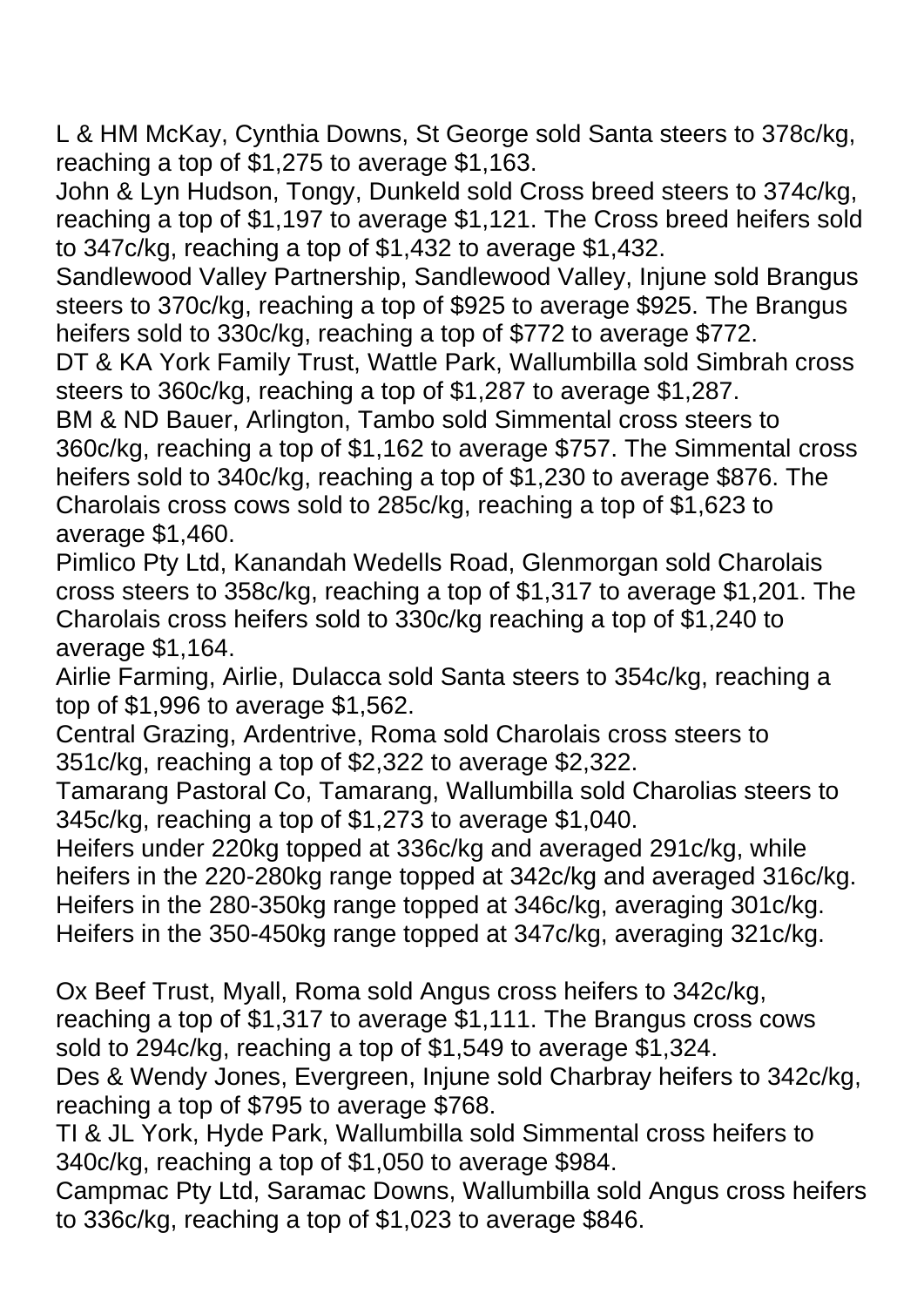John Gosper, Glenross, Dulacca sold Cross breed heifers to 334c/kg, reaching a top of \$1,571 to average \$1,248.

WN & MM Jones, Norolle Downs, Roma sold Charolais cross heifers to 333c/kg, reaching a top of \$1,470 to average \$1,381.

D R Wells, Navarra, Roma sold Charolais cross heifers to 317c/kg, reaching a top of \$1,420 to average \$1,420. The Charolais cross cows sold to 292c/kg, reaching a top of \$1,694 to average \$1,694. I & E Graham, Bullen-Bullen, Mitchell sold Droughtmaster heifers to 302c/kg, reaching a top of \$759 to average \$759.

Cows in the 300-400kg range reached 291c/kg and averaged 226c/kg, while cows in the 400kg-500kg range reached 287c/kg and averaged 248c/kg. Cows over 500kg topped at 295c/kg, averaging 274c/kg.

RH & RJ West, Roleen, Wallumbilla sold Hereford cross cows to 292c/kg, reaching a top of \$1,686 to average \$1,415.